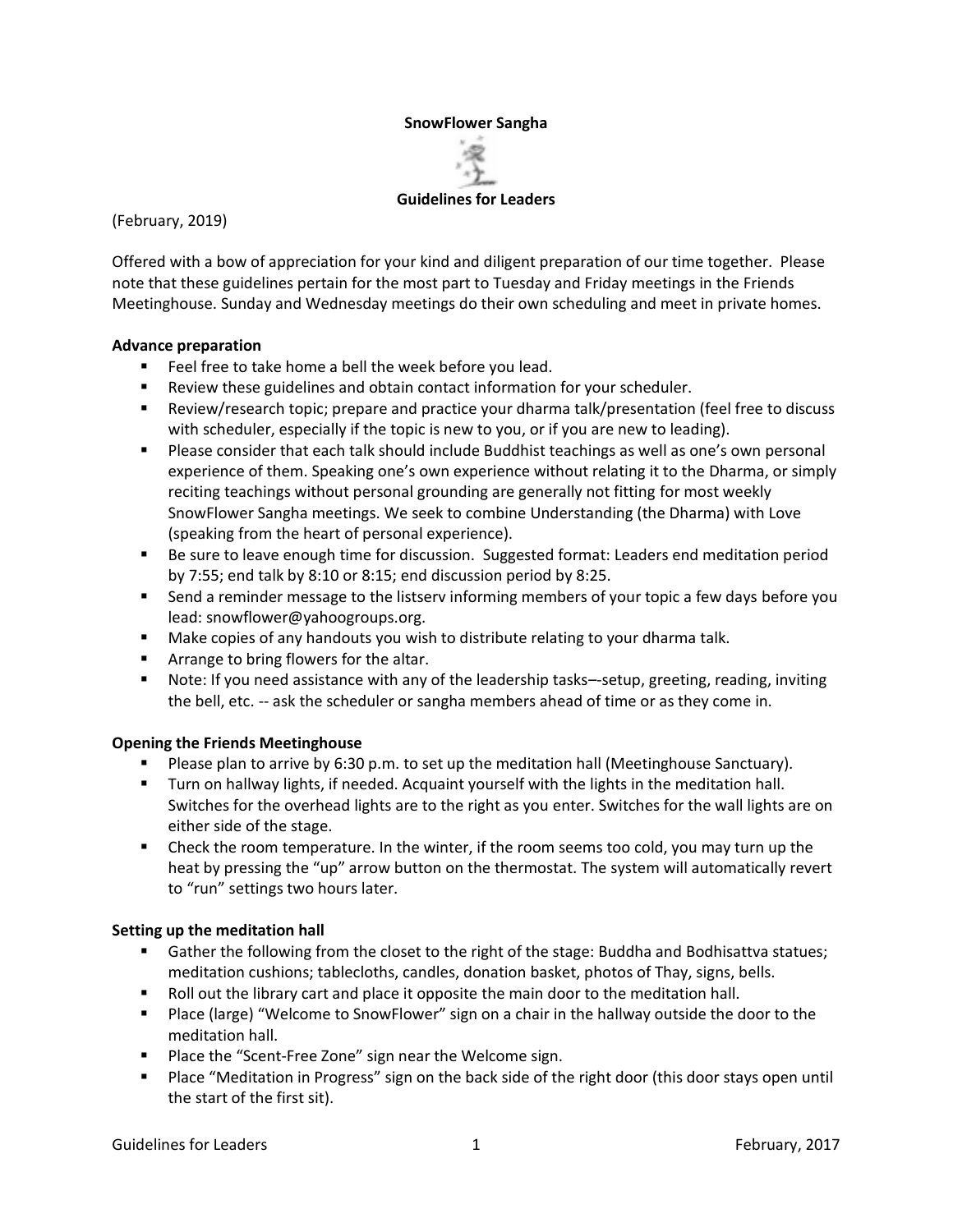- Entry table: Move the piano bench from the stage to just inside the entry door. Cover it with a cloth and place on it Kuan Yin, donation basket, and welcome documents. These may include Welcome to SF brochure, current newsletters, small photo of Thay, handouts relating to that evening. Most of these documents can be found in the money basket.
- Altar:
	- $\circ$  Altar is on floor between benches on the north/east wall. Just move it forward into place.
	- o
	- $\circ$  Cover altar with a cloth and put the Buddha statue, flowers, candles, Thay photo on it.
		- Altar drawer has cloth and photos, song sheets, these guidelines, clock and small bell.
- **Leader sitting space:** 
	- $\circ$  Set up your sitting space (chair or cushion) to one side of the altar with bells, clock, and any papers or books close by.
- Group Sitting Space:
	- $\circ$  Stack extra sitting cushions to the right of the entry door next to the second row of benches.
	- $\circ$  Make room for walking meditation by removing one row of chairs from each side.
	- $\circ$  Chairs may be arranged in semicircles or left in straight lines. Allow center space for six cushions.

#### **Welcoming Practitioners**

- As you sit in your leader space waiting for everyone to arrive, please be attentive to those entering the hall.
- Make eye contact with each person arriving, let a small smile blossom on your lips, as you bring your hands together and bow gently and warmly to each person entering the meditation hall.
	- o Please do this for everyone entering, creating a warm, welcoming environment.

# **Opening the session**

- At 7:00 p.m. wake the bell and invite the bell once. (Please refer to "Bell Basics" laminated card for specifics – in alter drawer.)
- Welcome everyone to SnowFlower Sangha. Invite everyone to introduce themselves by stating their first name (start with yourself). "I'm leading tonight" is an adequate way to introduce that you are the leader for the evening. When there are new people, however, it is appropriate to say more, for example, "I am the lay leader for tonight. We practice in the tradition of Thich Nhat Hanh who emphasized that practicing together is essential to maintaining a mindfulness practice. He encouraged that lay people can form sanghas to support our practice and build community. I have the honor of helping us create and hold the space of sangha tonight."
- Invite newcomers or visitors to identify themselves as new or visiting if they feel comfortable doing so when it's their turn to state their name.
	- $\circ$  If there are new people, look at them with a smile and warmly welcome them. Ensure that they know there are written materials on the entry table and let them know that you would be delighted to personally welcome them and speak with them afterward, should they desire it.
- Explain briefly the format of the evening (e.g., sit, walk, sit). Do so more elaborately (e.g., explaining Walking Meditation and bells) and in more detail if there are new people, less so if there are no new people.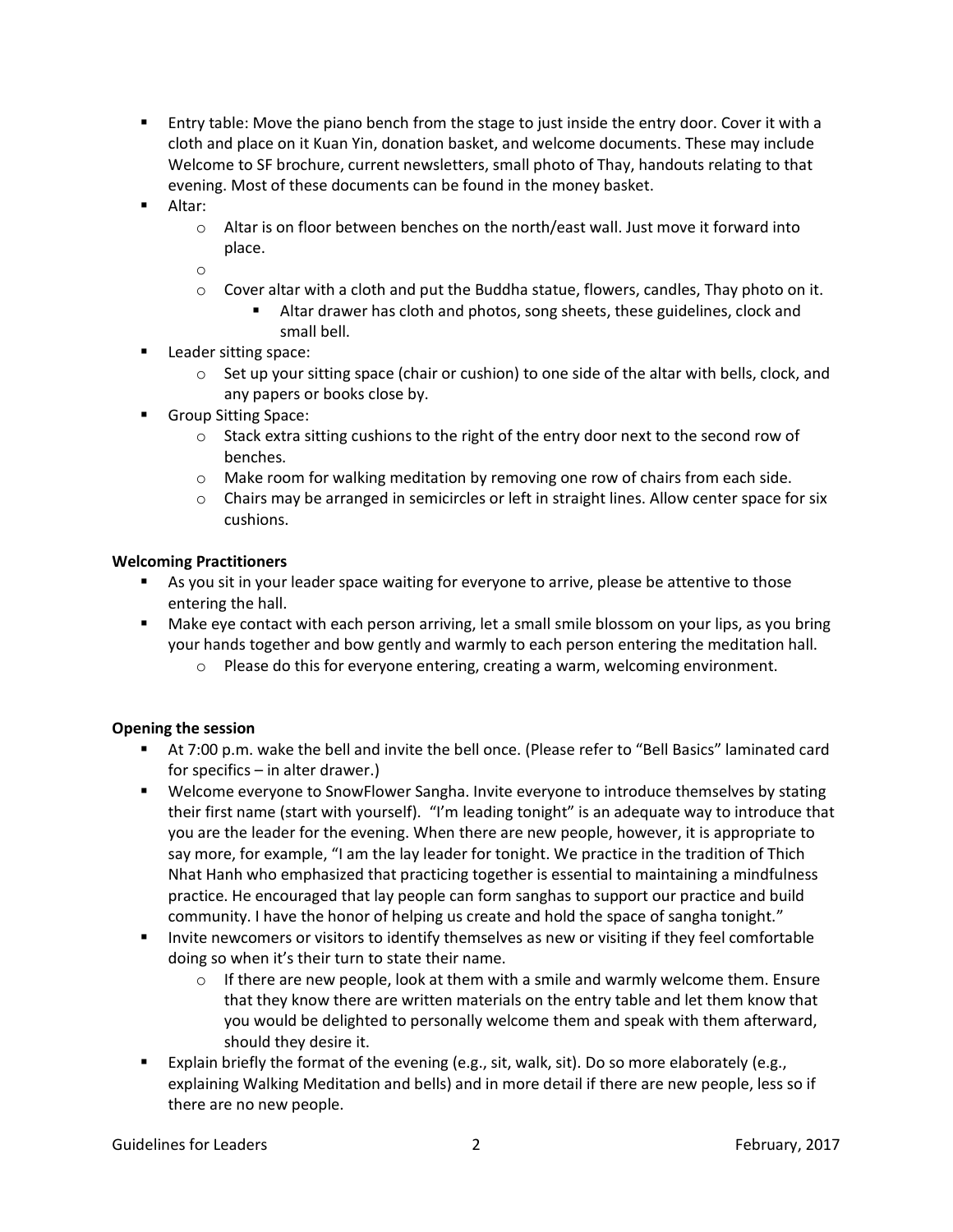- $\circ$  You may wish to mention the evening's topic and offer a pertinent reading or instruction.
- Request that the entry door be shut
- **•** This is also the space when you're welcome to introduce a song before the sit should you desire to sing and share in singing meditation. Song sheets are in the alter drawer and you can sing one or two songs as a group.

**First sit** (approximately 20 – 25 minutes)

- Wake the bell and invite it three times, completing three breaths between each invitation.
- At the end of the sit, wake the bell and invite it once. Bow.

# **Walking meditation**

- Explain Walking Meditation basics if needed. Ideally, this is done before the first sit, so there can be a seamless transition into the walking meditation.
- Wake the small bell and then invite it for the first time. Rise, put away cushions, and form a circle.
- When everyone is in the circle, invite the bell for a second time. Bow.
- Invite the bell a third time; turn left; begin walking.
- After 10 -- 15 minutes, invite the bell for the fourth time.
- When people are facing into the circle, invite the bell for the fifth time. Bow.
- Move slowly towards your seat, rearrange yourself and have the large bell at hand.

**Second sit** (approximately 20 – 25 minutes)

- Wake the bell and invite it three times, completing three breaths between each invitation.
- At the end of the sit, wake the bell and invite it once. Bow.

#### **Dharma talk**

- **•** Present your talk, mindful to leave enough time for discussion (see details in Advance Preparation above).
- When you are finished, bow and introduce dharma sharing

# **Dharma sharing**

- **■** If there are new people, explain that we bow before we speak and after we're finished.
- Remind people that this is a space to speak from the heart on something related directly to the practice (or the dharma talk).
- Remind people that this is not a discussion with cross talk and we are trying to create a safe space where people can openly share from the heart without worrying about someone responding to them.
- You may wish to mention that silence is also a wonderful option.
- Open the floor for discussion with an invitation of the bell.
- At about 8:25, announce that there are just a few minutes left.
- Ask if there are any additional comments. A few minutes later, invite the bell once.

# **Closing comments and circle**

- **•** Sharing the Merit is offered before announcements. One version is printed out and in the alter drawer, while others can be found in the *Plum Village Chanting and Recitation Book*, page 19, or in *Chanting from the Heart*, page 33.
- Ask if there are any announcements.